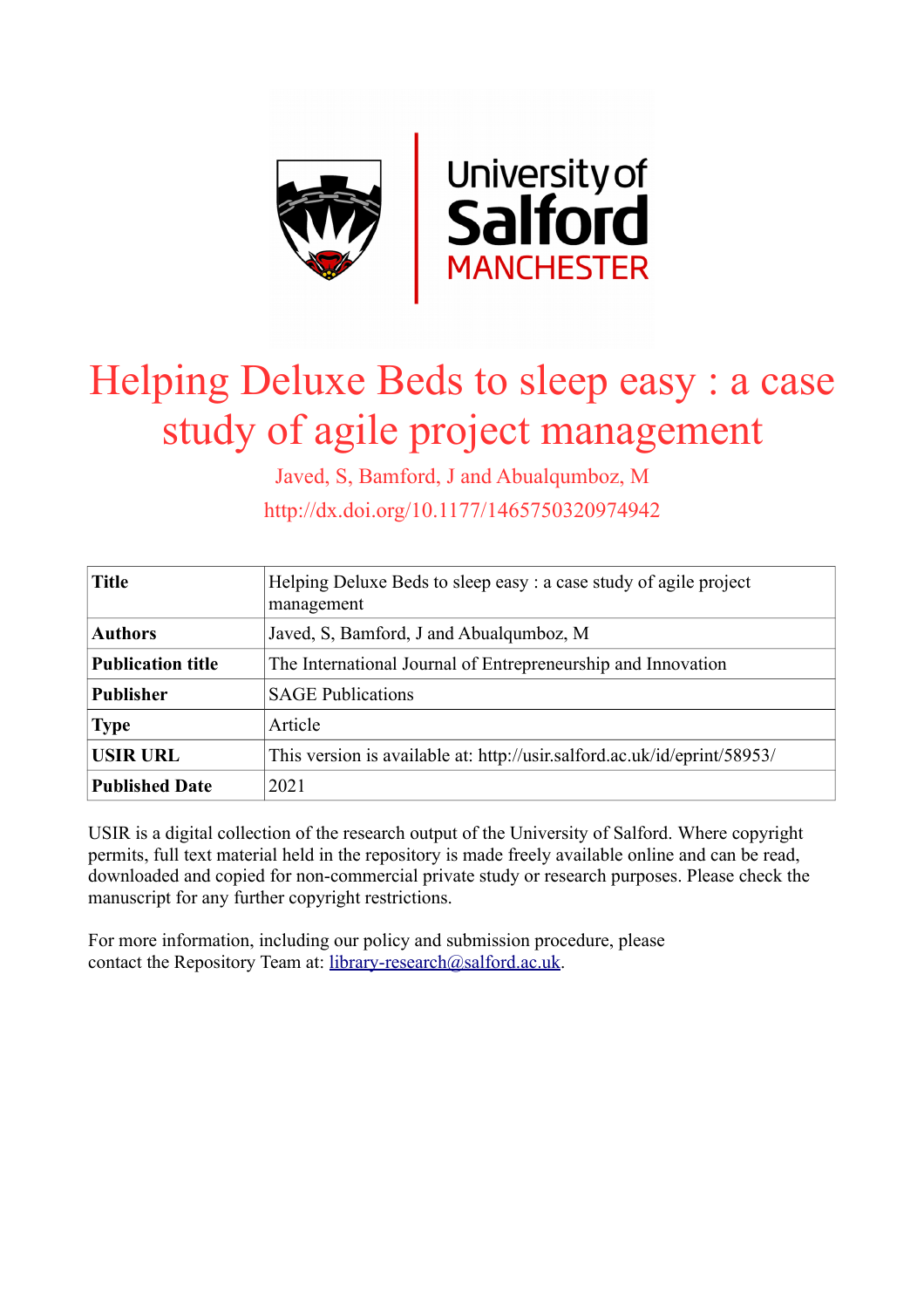#### THE INTERNATIONAL JOURNAL OF **ENTREPRENEURSHIP AND INNOVATION**

# **Helping Deluxe Beds to sleep easy: A case study of agile project management**

# **Sammar Javed**

Manchester Metropolitan University, UK; Deluxe Beds Ltd, UK

### **Jim Bamford**

Huddersfield Business School, University of Huddersfield, UK

# **Moheeb Abualqumboz**

Salford Business School, University of Salford, UK

### **Abstract**

This case study describes the embedding of the Scrum project management framework as an innovation and operational improvement tool within a manufacturing Small to Medium Enterprise (SME) in the UK. The teaching notes inform 1) other UK manufacturing SMEs with novice teams, and 2) students at undergraduate and postgraduate level exploring innovation and operations management/improvement. The case advances our understanding of how small family-run manufacturing businesses can use contemporary frameworks such as Scrum to improve business operations and innovation.

Deluxe Beds Ltd is a family SME manufacturing beds and mattresses with a technically novice workforce mainly with no formal educational background.

#### **Keywords**

agility, bed manufacturing, innovative project management, managerial innovation, operations improvement, Scrum

# **Introduction**

The purpose of this case study is to explore how a small business enterprise like Deluxe Beds which works in a traditional manufacturing industry could achieve management innovation using Scrum, an agile project management framework. Contrary to technological innovation (e.g. product and process innovation), management innovation is a complex process due to the need for new structural and organisational arrangements, management practices, and administrative systems, all of which create resistance to change in SMEs (Birkinshaw et al., 2008; Hervas-Oliver et al., 2016). Moreover, while management innovation is used in SMEs to complement their lack of resources to adopt technological innovation, the approach generally draws on ad hoc initiatives that may result in failures and higher costs (Hervas-Oliver et al., 2016; Rammer et al., 2009). This case study allows students to explore how management innovation can be implemented through borrowing from established fields such as agile project management and the benefits that SMEs would gain. This case study relates the experiences of an organisational Change Manager Dr Sammar Javed and the implementation of elements of the Scrum framework to enhance innovation, improve operational processes, and embed savings within a UK manufacturing SME: Deluxe Beds Ltd. Here Scrum has been used as a facilitation framework to introduce a continuous improvement and an open innovation culture.

According to the EU Guide (SME User Guide, 2016) definition at 103 workers Deluxe Beds Ltd is a medium sized manufacturing SME. It has undergone significant transformations since it began trading in 1985 and currently trades with £6.5 m (2019) turnover. The company principally draw its employees from the local community (more

The International Journal of Entrepreneurship and Innovation 1–8 © The Author(s) 2020  $\circledcirc$   $\circledcirc$ Article reuse guidelines:

[sagepub.com/journals-permissions](https://sagepub.com/journals-permissions) [DOI: 10.1177/1465750320974942](https://doi.org/10.1177/1465750320974942) [journals.sagepub.com/home/iei](http://journals.sagepub.com/home/iei)**SSAGE** 

**Corresponding author:**

Sammar Javed, Manchester Metropolitan University, All Saints Campus, Oxford Road, Manchester M15 6BH, UK; Deluxe Beds Ltd, Beacon Street, Birkby, Huddersfield HD2 2RS, UK. Email: [sammar.javed@mmu.ac.uk](mailto:sammar.javed@mmu.ac.uk)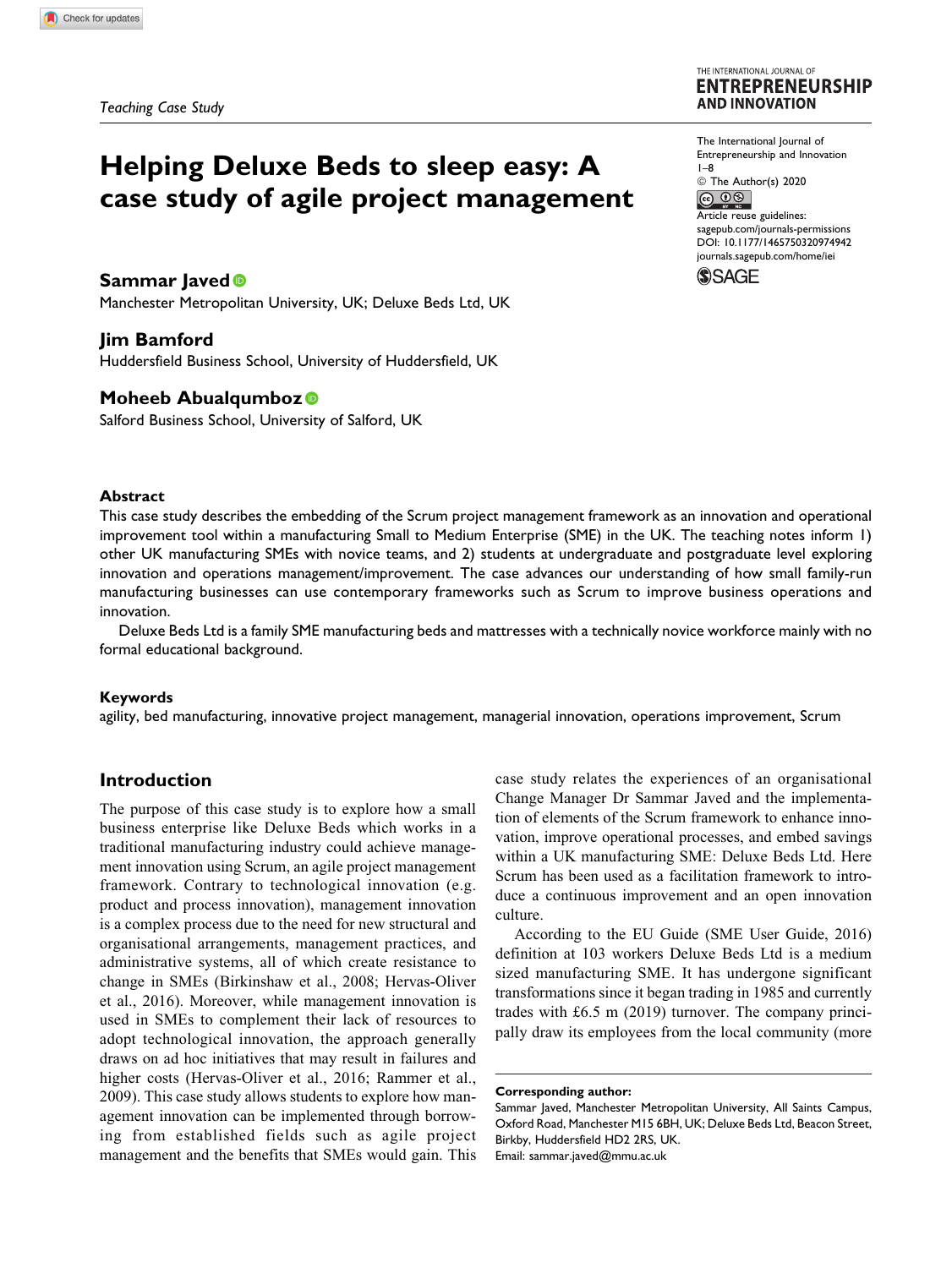

**Figure 1.** Production stations at Deluxe Beds.

than 80% of employees are residing within Huddersfield) which is an economically deprived industrial area. 80% of employees do not speak English as a first language, and only half can have basic conversations in English, which has created communication issues. Languages spoken by Deluxe team includes Urdu, Punjabi (various dialects), Gujrati, Arabic, Hungarian, Polish, and English. The IT literacy rate is only 18 employees out of 102 which has been linked to issues with accepting new innovations (e.g. automating processes, using new machinery to cut costs, etc) that the management have tried to adopt.

After the sudden passing of Mr. Abdul-Razak, the company's founder, in 2013, his widow, Mrs. Abdul-Razak (Khatiza Bibi) with no formal business experience, or any formal education took on the leadership of the business which brought with it some of the challenges typical to succession in a family business (Weismeier-Sammer and Hatak, 2014).

The manufacturing processes at Deluxe beds, in common with the majority of SMEs in the Bed industry, are almost entirely manual (Hunter and Wynn, 2010). This reflects the characteristics of a cottage industry which lags behind with the adoption of technological advancements. The production stations at Deluxe Beds are shown in Figure 1. The manual manufacturing processes are mainly facilitated by the use of compressed air handheld staple guns and work in progress is transported manually through the factory. As Deluxe Beds<sup>1</sup> have positioned themselves as a producer of high quality, handmade beds,

this method of manufacture has been turned into a unique selling point for the company.

Lean (operations managed to minimise waste) (Dale et al., 2016), Agile (the ability to quickly react to changing markets and customer needs) (Schwaber and Sutherland, 2017), Total Quality Management (everyone in the organisation is responsible for quality and errors must be corrected at the source) (Dale et al., 2016), and Big Data (the use of extremely large datasets) (Ahmed et al., 2017) were not concepts that the Board of Directors and the workforce were familiar with at the beginning of this innovation journey. Agile Project management will be discussed later.

What Mrs Razak was looking for was an innovative approach to project management that would enable her small business to develop innovative manufacturing processes for the production of traditional products, the development of new products, and to reflect the industries move towards delivery on demand for the client (made to order) rather than made to stock.

*Deluxe Beds' challenges.* Upon appointment, Sammar identified that although Deluxe Beds has identified that it can drive business growth through continuous improvement and innovation, there were a number of key challenges:

1. The lack of a communication strategy to inform all staff about key decisions and progress towards strategic goals. This is important to foster a collaborative working culture.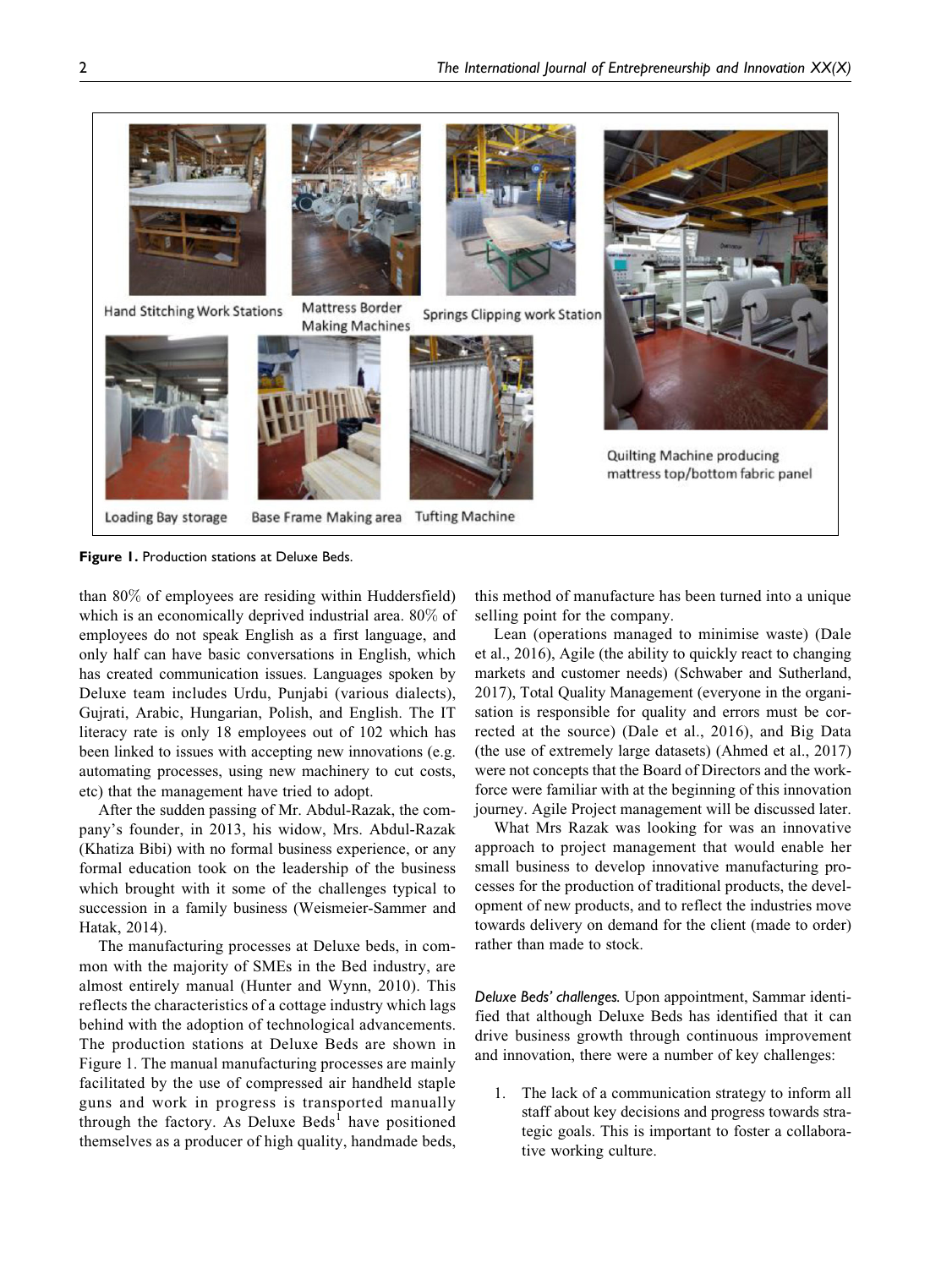

**Figure 2.** Agile project management.

- 2. The lack of a formal change management policy to facilitate the transformation from a small familyrun business to one with formalised cross-business processes capable of facilitating sustained growth. Implementing such a policy raises the real risk of conflict due to extent of the required change.
- 3. The apparent lack of capacity and capability at all levels to plan, make decisions, monitor processes, and collaborate to develop as an expert workforce.

#### Management innovation in SME's

Innovation has been acknowledged as being an important factor in the creation of value and sustainable competitive advantage for organisations in an ever more complex and constantly fast changing competitive environment (Bilton and Cummings, 2009). In a management context, Birkinshaw et al. (2008) introduce management innovation as 'a difference in the form, quality, or state over time of the management activities in an organisation, where the change is a novel or unprecedented departure from the past' (p. 826). As such, SMEs can reflect upon their practices and compare with practices that have been implemented elsewhere to explore whether they can be adapted and implemented in their own context.

Innovations in SMEs can be achieved in almost every area or activity that an organisation is involved in (Beynon et al., 2020). For example: the development of new technology products or services, the development of new production technology and processes, and new organisational structures or administrative systems, among others. (Ottenbacher and Harrington, 2008). Ali and Park (2016) propose

that these innovations can be divided into three categories: product, process, and managerial.

**Product Innovation** focuses on the development and introduction of new products or services (Damanpour, 1996), and concentrates on the needs of markets and consumers (Aliasghar et al., 2019). This is the type of innovation that most often comes to mind when thinking about innovation in a manufacturing setting.

**Process Innovation** relates to the improvement or expansion of the organisation's production or service processes in order to produce better products or services (Damanpour, 1996). This type of innovation (which is entirely internally focussed) can be essential to increasing the competitive advantage of an organisation through improvements to performance, quality, flexibility, and reduced costs (Aliasghar et al., 2019).

Managerial Innovation relates to the implementation of new organisational methods and business innovation models (Pattinson, 2020), be they administrative, structural, people, or the managerial systems, business practices, or external relations that support production or service delivery (Ali and Park, 2016). Birkinshaw et al. (2008) view this type of innovation as 'implementation of a management practice, process, structure, or technique that is new to the state of art and is intended to further organizational goals' (p. 825).

From the above categorisation, the innovation that Deluxe Beds undertook as part of this case study (primarily consisting of a new approach to project management) would fall into the Managerial Innovation category in that it optimised decision making processes within the organisation (Vaccaro et al., 2012), which can facilitate technological innovation (Su et al., 2018) and develop competitive advantage (Volberda et al., 2014).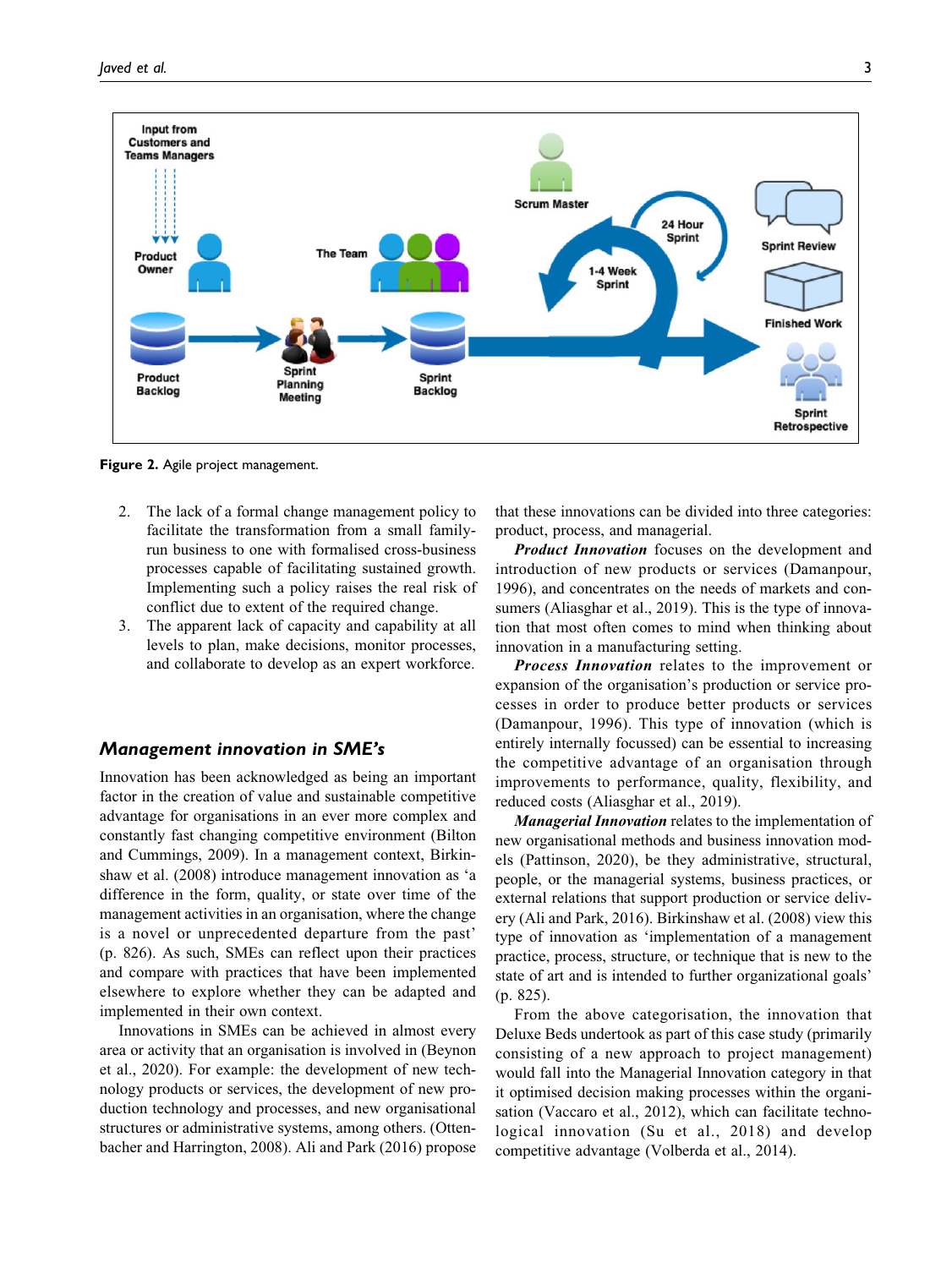|                           | <b>Traditional Project</b><br>Management | Agile Project<br>Management (Scrum) |  |
|---------------------------|------------------------------------------|-------------------------------------|--|
| <b>Execution approach</b> | Process driven                           | People driven                       |  |
| Delivery approach         | Contract driven                          | Value driven                        |  |
| <b>Documentation</b>      | Comprehensive                            | Marginal                            |  |
| Team Roles                | Negotiated                               | Collaborative                       |  |
| Scope                     | Fulfilling approved work                 | Dynamic and responsive              |  |
| <b>Phases</b>             | Long structured phases                   | Short negotiated phases             |  |
| <b>Project Success</b>    | Failure is commonplace                   | Minimal failures                    |  |

**Table 1.** Comparison between traditional project management and agile project management, adapted from Kerzner (2017).

This case study will show how Scrum can not only be seen as a management innovation in and of itself, but also as an innovative and agile project management framework which can lead to other management innovations.

# Scrum as an innovative and agile project management framework

Scrum differs from the traditional approach to project management as it is a design-oriented approach which relies on constantly recurring feedback to the client. Feedback takes the shape of small recurring project life cycles (Stettina and Hörz, 2015), as shown in Figure 2. This allows for intermediate results to be realised during the course of the project in contrast to the more linear and plan-driven approaches of traditional project management where key deliverables are generally realised towards the end of the project (Dybå and Dingsøyr, 2008). This reflects the recent trends in product/service development that focuses on highly customised and customer-focused end results and has led to project management approaches that are able to cope better with unexpected changes and uncertainties. Table 1 below shows a comparison between traditional and agile project management.

Scrum has several key components: (1) product backlogs, (2) sprint backlogs, (3) Scrum boards and (4) daily meetings (Dingsøyr et al., 2018). A product is built through a series of iterations lasting between 2 and 4 weeks, called Sprints. These break down large and complex projects into bite-sized pieces and reduces risk and costs. Scrum teams prepare a list of requirements, features, specifications, and functionalities for the product to be developed in what is called a 'Product backlog'. This works as a running to-do list in which the development team prioritises which functionalities to work on in the next Sprint. In the Sprint, the development team works on a number of activities on a regular basis known as Sprint Ceremonies which includes Sprint Daily Meetings, Daily Stand-ups or Daily Scrums, Sprint Reviews and Sprint Retrospectives (Schwaber and Sutherland, 2017). A sprint starts with a Sprint Planning Meeting to decide on how the team will work on the functionality and complete it within the Sprint Duration (2–4 weeks). The team then meets every day in a Daily Stand-up Meeting, these normally take just 15 minutes and are important to keep the team at the same pace and ensure any concerns are immediately heard and dealt with. Salem et al. (2005) propose that visualisation, daily huddle meetings/toolbox meetings/Scrum meeting etc. are underdeveloped and require procedural details for effective implementation.

Towards the end of the Sprint, the team join a Sprint Review to demonstrate the product functionalities that have been accomplished and get the Product Owner to sign off the release. The Sprint finishes with a Sprint Retrospective where the development team discusses and documents what worked well and what did not, what obstacles they faced, and any issues related to tools, techniques, people and relationships. The Five key values of Scrum Teams are: 1) focus, 2) courage, 3) openness, 4) commitment, and 5) respect (Schwaber and Sutherland, 2017). These values eliminate the need of structural formality and communication hesitation among the Scrum team.

# Examples of Scrum implementation at Deluxe Beds Ltd.

With Deluxe Beds Ltd. there was, historically, a communication gap between the Senior Leadership Team and the rest of the organisation, as well as between the offices and the factory floor. There existed a culture of trying to avoid holding meetings, thus limiting opportunities for further effective communication. Sammar had previously attempted to move the organisation to a more open culture by attempting to establish a framework of effective and efficient communication throughout the organisation, but these efforts had failed due to resistance from the Senior Management Team. This raised the need to try alternative approaches, for example, injecting the word 'Scrum' into meetings at every opportunity to raise interest and awareness of it. The importance of Scrum was reinforced by Sammar's participation in a 3-day Scrum Master Course. The newness of the term Scrum and the attendance on the course successfully captured the interest of the Senior Management Team. Following a review meeting after the course the Managing Director, Mrs Razak picked up the terminology and said we will be doing a 'Quick Scrum' for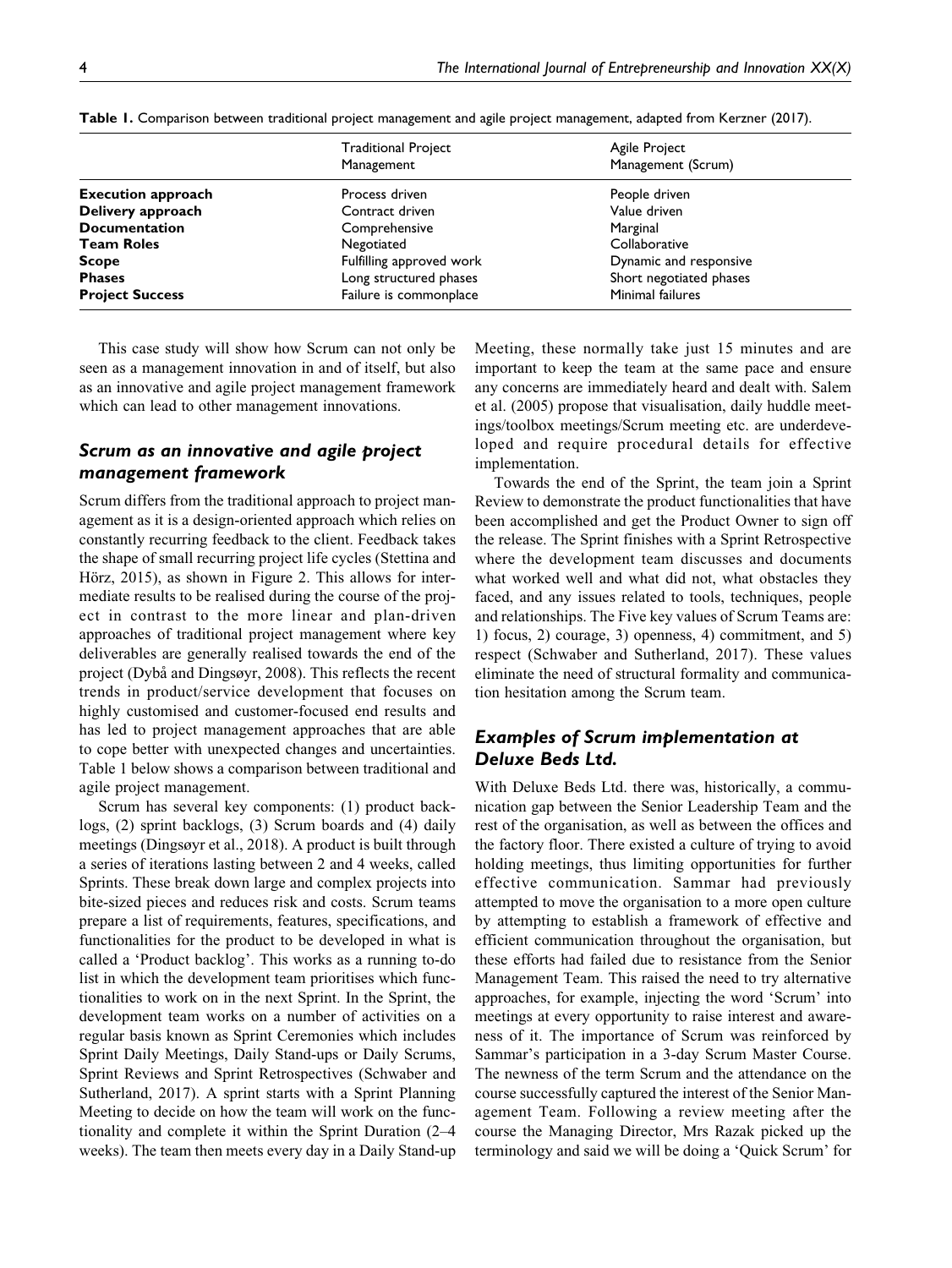the agenda in hand. Although this was said in light-hearted manner, the phrase was picked up by two of the other Directors, and the assimilation of Scrum at Deluxe Beds began.

*Getting the directors on board.* The Senior Management Team at Deluxe Beds quickly began to absorb the concept of Scrum, initially as a communication framework which also facilitated rhythmic sprints and cycles of team activity. One of the directors is fond of sport and to him the analogy of Scrum Meetings being the same as the huddles that players have before a match helped him to accept the usefulness and importance of this way of working, and although initially he was unable to recall the word 'Scrum' he explained it as 'what the players do before a match'. Mrs Razak (The Managing Director) began to call 'Scrum Meetings' on important operational issues and this began to embed the concept of Scrum within the Senior Management Team, who began to do quick 'Scrums' on any emerging ideas and also when meeting routinely to define strategic developments. The Directors began to utilise the term when working with their teams and then began to actively roll out the concept on the manufacturing floor with wider workforce.

*Market survey reports.* As an early, high visibility, experiment to prove the potential usefulness of the Scrum framework, Sammar conducted 'day start' and 'day closing' Scrums with two work experience students from Huddersfield Business School (HBS) who were tasked with producing Market Survey Reports for two potential new geographical markets. The key challenge here was that the students had little understanding of the industry or company and little practical experience, requiring extensive supervision. These meetings were very successful in focusing their efforts and provided a natural rhythm and pace to their work. In addition to their Market Survey Reports, they were also able to produce a contact list of potential customers in these two countries and contact three customers to explore potential sales. Once again, the technical terminology of Scrum was not used, but the underlying concepts were visibly validated within Deluxe Beds Ltd.

*Morning meetings.* Another of the changes initiated following the Scrum Master course was the initiation of daily Morning Meetings. At the start of each working day a meeting is held on the manufacturing floor with all directors, managers and supervisors to share the previous day's issues and discuss any challenges to completing the production and delivery schedule for that day. At the start it was challenging to stick to time and gather participants from the manufacturing floor, but gradually it was embedded within the workforce. These Morning Meetings have resulted in better operational control and coordination despite a lack of formal procedures, automated

systems, digital platforms or connectivity, a dependency on paper-based orders, and the tacit knowledge of the experienced team members. The Morning Meetings have emerged as a knowledge sharing platform which has improved productivity. The team has taken ownership of this meeting and it is now part of the culture of Deluxe Beds Ltd., although no Scrum terminology or jargon is employed, these meetings are supporting productivity improvement and process innovation in the same way as the daily Scrum meetings described above.

*Toolbox talks.* Another aspect of Scrum (Salem et al., 2005) which has been successfully embedded at Deluxe Beds Ltd. is the Toolbox Talks conducted by the Factory Manager every Monday for the Manufacturing Team. The need of organisational culture change to facilitate adherence towards Health and Safety regulations, reducing waste, compliance to organisational policies, and educating and training the workforce had reinforced the need for more regular interactions with the team. These meetings were initially conducted by the Health and Safety Officer as required to ensure adherence to Health and Safety regulations. Later on, these Toolbox Talks were taken over by the Stock Manager and have improved over time. The whole Senior Management Team is now involved in creating and sharing the agenda. The challenge to embed this within the systems was coaching and training the Scrum team to effectively plan and present the talks. This has also ensured that the focus is fixed on holding the Toolbox Talks regularly (every Monday Morning without fail), the defined agenda is kept to, and that accurate records kept of the decisions made.

# Partial Scrum implementation?

Initially it was envisioned that Scrum would only be adopted in order to improve the product development process considering its theoretical nature and what it had historically been used for. However, a project work plan was developed which would utilise Scrum as a holistic improvement framework where the whole team would work as a unit to reach a common goal, challenging the assumptions of the more 'traditional and sequential' approaches to process development, testing and manufacturing improvement. This would enable the teams to self-organise by encouraging close collaboration of all team members, as well as daily face-to-face communication among all team members and 'disciplines' involved.

Sammar's initial lack of experience of the bed manufacturing industry combined with the routine and traditional nature of mattress and bed related products, and the risks involved with the introduction of new designs in the industry initially left little margin for experimentation with the use of Scrum for the new product development process.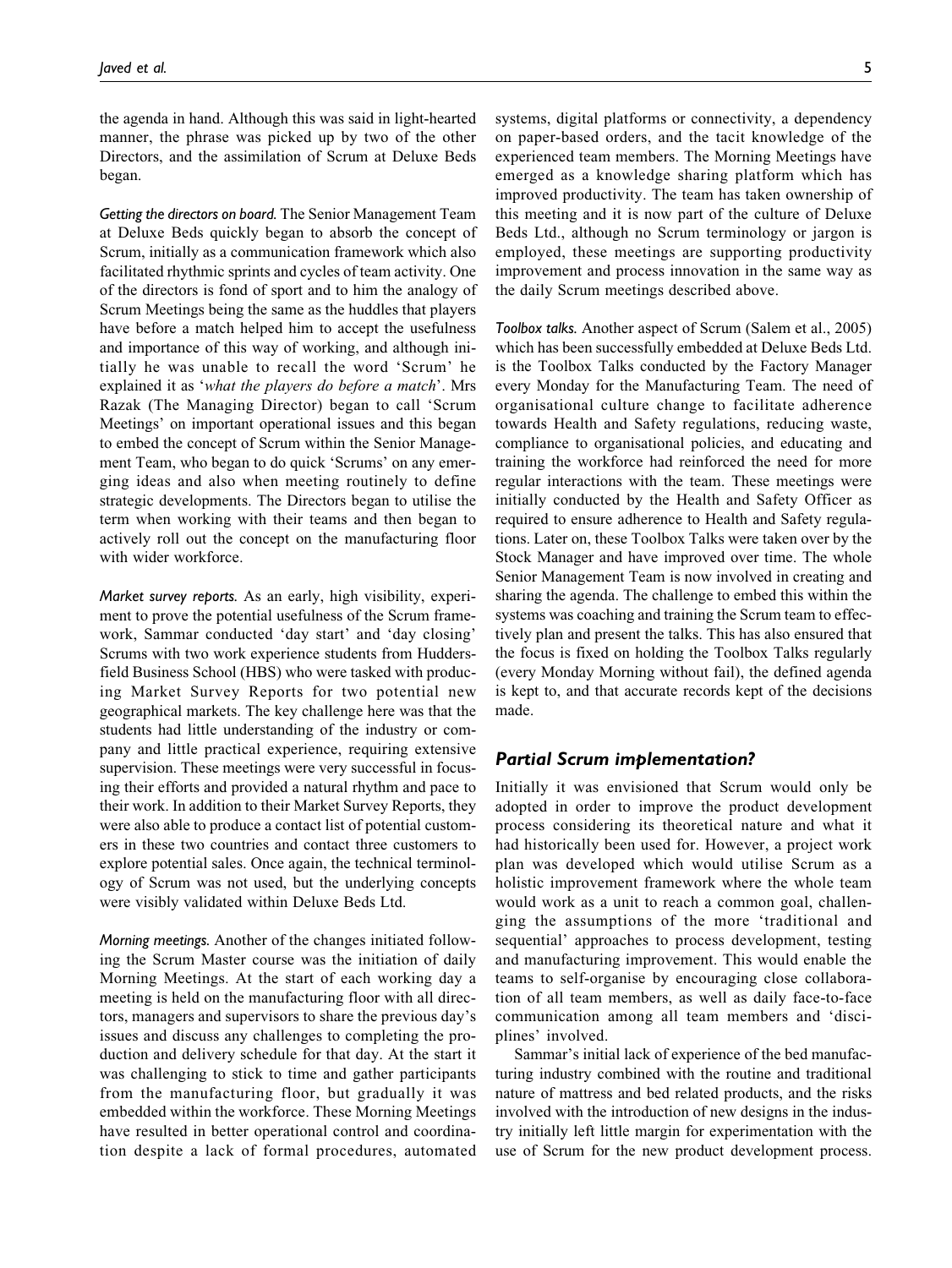#### Learning outcomes

However, one of the key objects of the improvement project was the building of more effective teams and enhancing communication among the workforce, and this shaped the plans for Scrum implementation. The project planned to set up Scrum teams to embed support of new operational methods and knowledge. During the course of the project several sub-projects were organised (for example: new product development, IT upgrades, strategy development, funding bid preparations) based on the Scrum framework and utilising the idea of its rhythmic sprints of action.

From an organisational perspective Scrum was part of an organisation wide improvement project that generated cost saving in excess of £1,800,000. It is impossible to accurately state what proportion of the savings directly resulted from the use of Scrum, but both Sammar and Mrs Razak firmly believe that this organisational improvement project would not have been anywhere near as successful without the use of Scrum.

Key learning points for Deluxe*.* The 3 key learning points from the Scrum training and Sammar's experience during this project are: (1) the importance of keeping the team intact, (2) keeping the moral positive, and (3) maintaining rhythmic behaviour within the teams. Sammar firmly believes that  $(1)$  it is possible to more than double productivity by adhering to the underlying concepts of the Scrum mind set, (2) everyone's inclusion is required, and (3) Scrum is an efficient gap identification method and helps prevent the development of a blame culture. The idea that Scrum is lightweight, simple to understand and difficult to master (Schwaber and Sutherland, 2017) was proved in the case of Deluxe Beds Ltd. as the team understood and absorbed the key concepts easily and now the challenge is how to master them!

# **Teaching note**

Deluxe Beds is family run manufacturing SME which is engaged with the improvement of its manufacturing and other operational processes. It has chosen to adopt and adapt Scrum project management as a framework to facilitate a new organisational culture of continuous improvement and open innovation. The key discussion point is the appropriateness of the partial Scrum implementation approach adopted by Deluxe Beds Ltd. This case study will enable students to consider the benefits that SMEs will accumulate from the adoption of a novel concept like Scrum (mainly used in software industry) for their operation's continuous improvement and open innovation culture. This is exceptionally important for SMEs with a novice workforce who may resist changes that involve technical and management innovations. It is aimed at both undergraduate and postgraduate students studying operations management.

# 1. The case enables students to consider the implementation of Scrum as a communication strategy to help align SME's culture around sustainable growth.

- 2. The case provides insights to students for partial Scrum implementation as a continuous improvement framework.
- 3. The case provides students an opportunity to analyse the engagement of novice workforces in the implementation of innovative and non-standard approaches such as Scrum.

# Discussion questions

*How can Scrum framework enable SMEs' sustainable growth?* By adopting Scrum, SME's remain flexible, responsive and resilient while addressing constant changes by clients or changes in external business environment. Deluxe Beds realised that listening to the customer's voice and delivering better quality beds requires seamless communication, coordination, and technical skills which were embedded in the company using Scrum. Deluxe Beds, using Scrum, introduced computers on the manufacturing floor, deployed attendance monitoring biometric clocks, and bar code scanners to support the introduction of automated stock control programs. This has significantly reduced the waste that goes to landfill, reducing environmental impact and waste disposal costs. Before Deluxe Beds implemented Scrum, while improvement was on the firm's agenda, poor communication stalled progress.

*What would Deluxe Beds have to do in order to fully implement Scrum?* Students can think of a range of recommendations. Deluxe Beds could think about the right number of team members that can be used optimise their processes. They could also devise sustainability metrics and targets to focus team efforts on the issues that are essential to success. Adopting an agile manufacturing approaches at Deluxe Bed would facilitate a quicker pace of change and allow changing products and deliverables within a shorter time frame. This also ensures communication channels are streamlined so that employees adapt to the changes smoothly. Deluxe Beds could use a formal 'yet accessible and easy to use' system of knowledge management that allows for information to be communicated seamlessly. For example, using mobile applications that capture video and audio with automatic captions to store manufacturing stories. Finally, Deluxe Beds may adopt a reward system that allows for Scrum champions to be acknowledged in a bid to get buy-in for more customised scrum techniques.

*What are the potential advantages and disadvantages of the partial implementation of Scrum approach that has been applied at Deluxe Beds?* This case helps students understand how SMEs can benefit from a framework that has been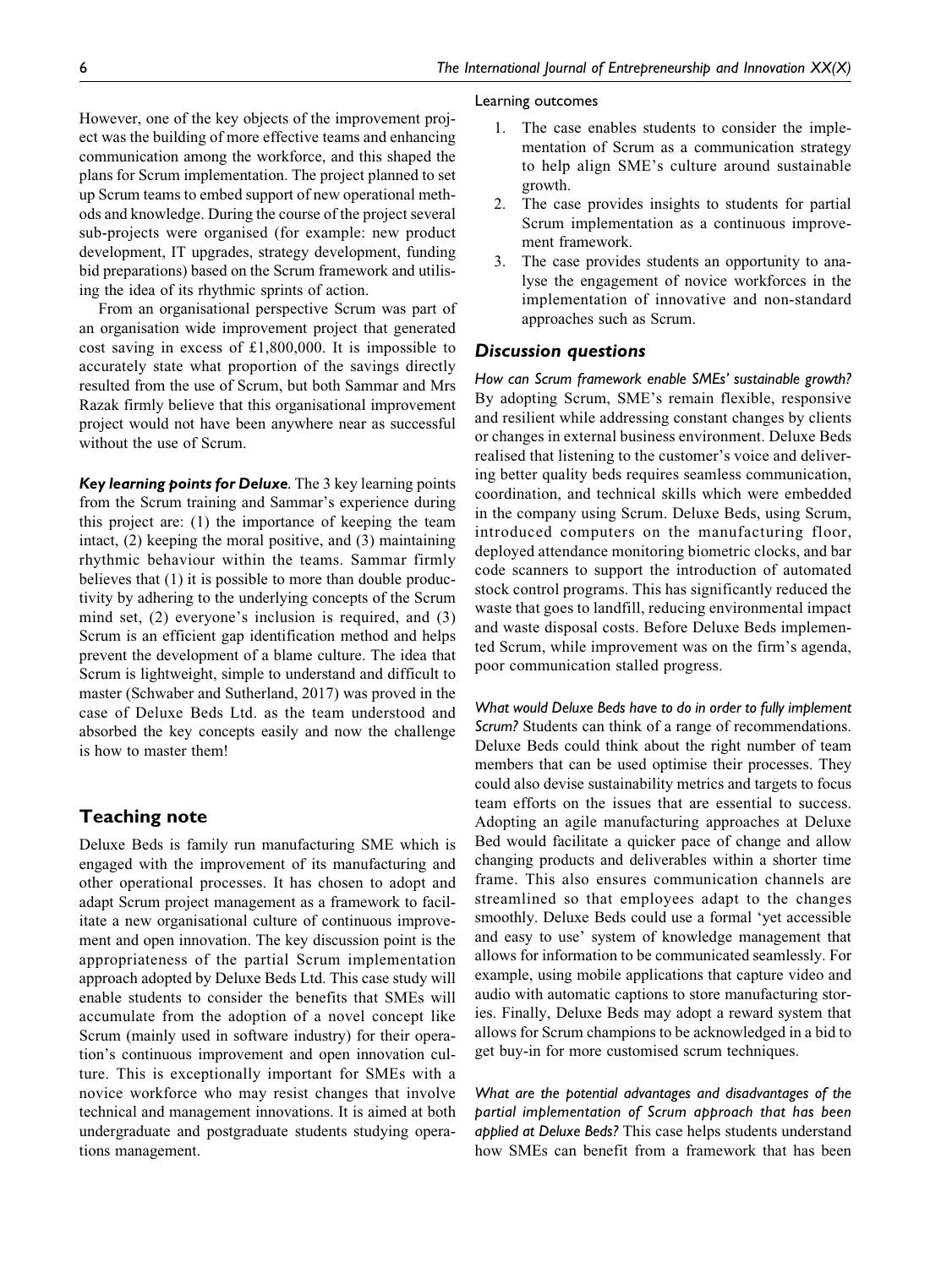adopted and adapted from a completely different industry. Students might also recognise the disadvantages of partially implementing Scrum in SMEs.

The Deluxe Beds team took a very cautious approach to the partial adoption of Scrum, which could potentially reflect the very cautious nature of the Scrum Master (Sammar). A good example of this is the decision to avoid the use of the technical Scrum terminology and jargon. Initially this was based on two factors: 1) The lack of confidence in use of technical terminology by the Scrum Master and 2) The assumption that novice workforce teams with issues such as a lack of formal qualifications and difficulty with the English language, would result in potential misunderstandings.

The key advantage from this approach was that there were no problems, issues, questions, or confusion caused by the technical Scrum terminology and jargon. The adoption was never forced, and its adoption appeared to be natural to the Scrum Teams and the Senior Management Team. This could almost be termed 'Scrum by Stealth' as the managerial team remain unaware the key Scrum Jargon and technical terms. Whether or not this may cause problems in the future remains to be seen as the management team will not be able to reflect on 'Scrum' activity and its benefits as that is not how they think of these activities.

The key disadvantage of the partial implementation of Scrum is that potentially the full benefits have not been realised. Sammar's opinion is that the 'cautious approach towards Scrum has limited the benefits and the implementation could have stretched the company further to gain greater benefits but fear of failure didn't allow this'. This view is supported by the research of Sutherland et al. (2009) who found that partial implementation by Scrum teams only accomplished modest results.

# What areas of the company should Deluxe Beds target next with their continuous improvement plans? From the case study, the Scrum framework adopted at Deluxe Beds has been used in the following areas of its operations: manufacturing process improvements, IT implementation, marketing reports, strategy development, bid preparation, and new product development.

This question allows student to identify areas of manufacturing SMEs where the Partial Scrum Framework adopted by Deluxe Beds could be successfully employed and then justify their suggestions. Areas that they may consider include production planning and scheduling. Although this has been mentioned in the sections on Toolbox talks, as presented in the case study, these only deal with short term (daily) planning. Demand forecasts could be utilised more strategically to plan to match activity to demands. This would potentially reduce wage bills (through a reduction on overtime pay) and reduce purchasing and raw material costs (through better negotiation and planned spending). Another area Deluxe Beds may target is distribution. No mention has been made of the distribution of the finished product to the customers. Improvements in this area could increase agility of production planning and scheduling, improve customer satisfaction, reduce breakages etc.

#### **Declaration of conflicting interests**

The author(s) declared no potential conflicts of interest with respect to the research, authorship, and/or publication of this article.

#### **Funding**

The author(s) received no financial support for the research, authorship, and/or publication of this article.

### **ORCID iDs**

Sammar Javed **b** <https://orcid.org/0000-0002-3000-936X> Moheeb Abualqumboz **h**ttps://orcid.org/0000-0002-1681-2930

#### **Note**

1. More details of the company can be found on its website [https://deluxebedsltd.com/.](https://deluxebedsltd.com/)

#### **References**

- Ahmed V, Tezel A, Aziz Z, et al. (2017) The future of big data in facilities management: opportunities and challenges. Facilities 35(13/14): 725–745.
- Ali M and Park K (2016) The mediating role of an innovative culture in the relationship between absorptive capacity and technical and non-technical innovation. Journal of Business Research 69(5): 1669–1675.
- Aliasghar O, Rose EL and Chetty S (2019) Where to search for process innovations? The mediating role of absorptive capacity and its impact on process innovation. Industrial Marketing Management 82: 199–212.
- Beynon MJ, Jones P and Pickernell D (2020) SME development strategy and product/service innovation intention: a NCaRBS analysis of the role of uncertainty. The International Journal of Entrepreneurship and Innovation 21(1): 3–16.
- Bilton C and Cummings S (2009) Creative Strategy: From Innovation to Sustainable Advantage. Hoboken, NJ: John Wiley & Sons.
- Birkinshaw J, Hamel G and Mol MJ (2008) Management innovation. Academy of Management Review 33(4): 825–845.
- Dale BG, Bamford D and Van der Wiele T (eds) (2016) Managing Quality: An Essential Guide and Resource Gateway. Hoboken, NJ: John Wiley & Sons.
- Damanpour F (1996) Organizational complexity and innovation: developing and testing multiple contingency models. Management Science 42(5): 693–716.
- Dingsøyr T, Moe NB and Seim EA (2018) Coordinating knowledge work in multiteam programs: findings from a large-scale agile development program. Project Management Journal 49(6): 64–77.